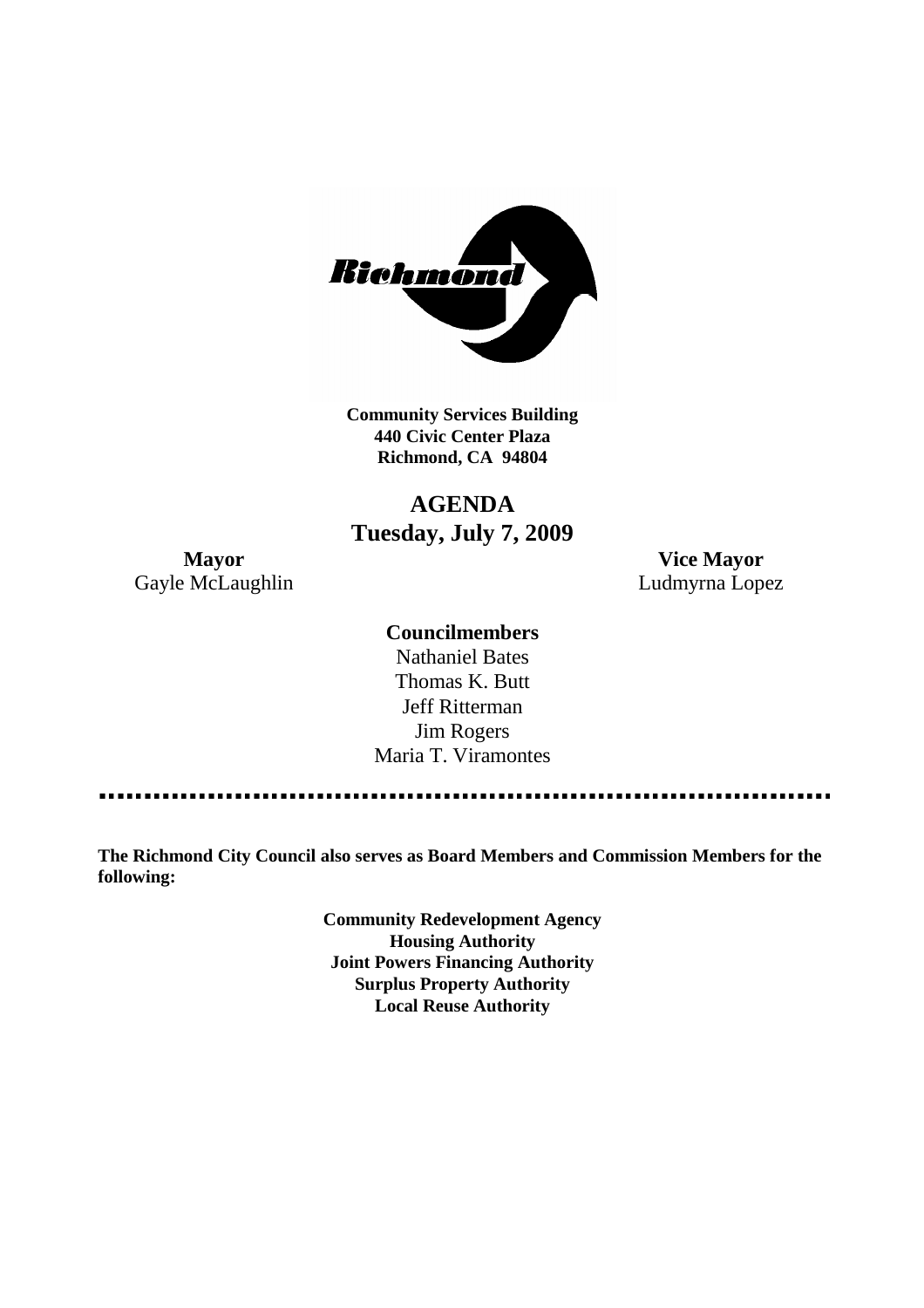# **MEETING PROCEDURES**

The City of Richmond encourages community participation at its City Council meetings and has established procedures that are intended to accommodate public input in a timely and time-sensitive way. As a courtesy to all members of the public who wish to participate in City Council meetings, please observe the following procedures:

**PUBLIC COMMENT ON AGENDA ITEMS:** Anyone who desires to address the City Council on items appearing on the agenda must complete and file a pink speaker's card with the City Clerk **prior** to the City Council's consideration of the item. Once the City Clerk has announced the item and discussion has commenced, no person shall be permitted to speak on the item other than those persons who have submitted their names to the City Clerk. Your name will be called when the item is announced for discussion. **Each speaker will be allowed TWO (2) MINUTES to address the City Council on NON-PUBLIC HEARING items listed on the agenda.**

**OPEN FORUM FOR PUBLIC COMMENT:** Individuals who would like to address the City Council on matters not listed on the agenda or on **Presentations, Proclamations and Commendations, Report from the City Attorney, or Reports of Officers** may do so under Open Forum. All speakers must complete and file a pink speaker's card with the City Clerk **prior** to the commencement of Open Forum. **The amount of time allotted to individual speakers shall be determined based on the number of persons requesting to speak during this item. The time allocation for each speaker will be as follows: 15 or fewer speakers, a maximum of 2 minutes; 16 to 24 speakers, a maximum of 1 and one-half minutes; and 25 or more speakers, a maximum of 1 minute.**

### **SPEAKERS ARE REQUESTED TO OCCUPY THE RESERVED SEATS IN THE FRONT ROW BEHIND THE SPEAKER'S PODIUM AS THEIR NAME IS ANNOUNCED BY THE CITY CLERK.**

**CONSENT CALENDAR:** Consent Calendar items are considered routine and will be enacted, approved or adopted by one motion unless a request for removal for discussion or explanation is received from the audience or the City Council. A member of the audience requesting to remove an item from the Consent Calendar must complete and file a speaker's card with the City Clerk **prior to the City Council's consideration of Item C, Agenda Review.** An item removed from the Consent Calendar may be placed anywhere on the agenda following the City Council's agenda review.

*The City Council's adopted Rules of Procedure recognize that debate on policy is healthy; debate on personalities is not. The Chairperson has the right and obligation to cut off discussion that is too personal, too loud, or too crude.*

**\*\*\*\*\*\*\*\*\*\*\*\*\*\*\*\*\*\*\*\*\*\*\*\*\*\*\*\*\*\*\*\*\*\*\*\*\*\*\*\*\*\*\*\*\*\*\*\*\*\*\*\*\*\*\*\*\*\***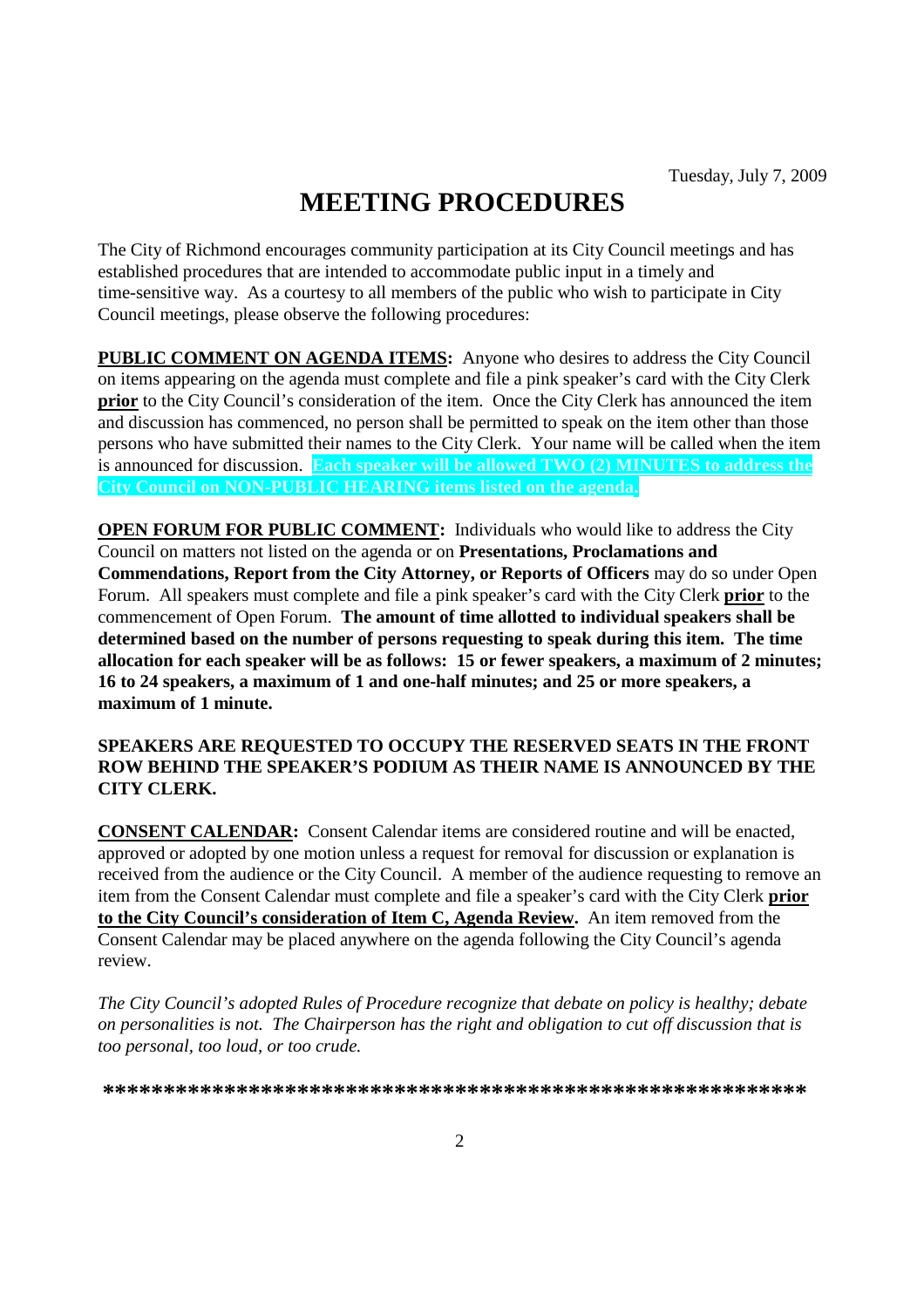# **EVENING OPEN SESSION**

5:00 p.m.

### **A. ROLL CALL**

### **B. PUBLIC COMMENT**

#### **C. ADJOURN TO CLOSED SESSION**

# **CLOSED SESSION**

Shimada Room of Community Services Building

#### **A. CITY COUNCIL**

**A-1.** LIABILITY CLAIMS - PENDING LITIGATION (Government Code Section 54956.9):

Tony Zanotelli vs. City of Richmond

**A-2.** CONFERENCE WITH LEGAL COUNSEL - EXISTING LITIGATION (Subdivision [a] of Government Code Section 54956.9):

Communities for a Better Environment (CBE) vs. City of Richmond

Chevron USA vs. City of Richmond (2 cases)

Herson vs. City of Richmond

**A-3.** CONFERENCE WITH LEGAL COUNSEL - ANTICIPATED LITIGATION (Significant exposure to litigation pursuant to Subdivision (b) of Government Code Section 54956.9):

Three cases

**A-4.** PUBLIC EMPLOYEE PERFORMANCE EVALUATION (Government Code Section 54957.6):

City Attorney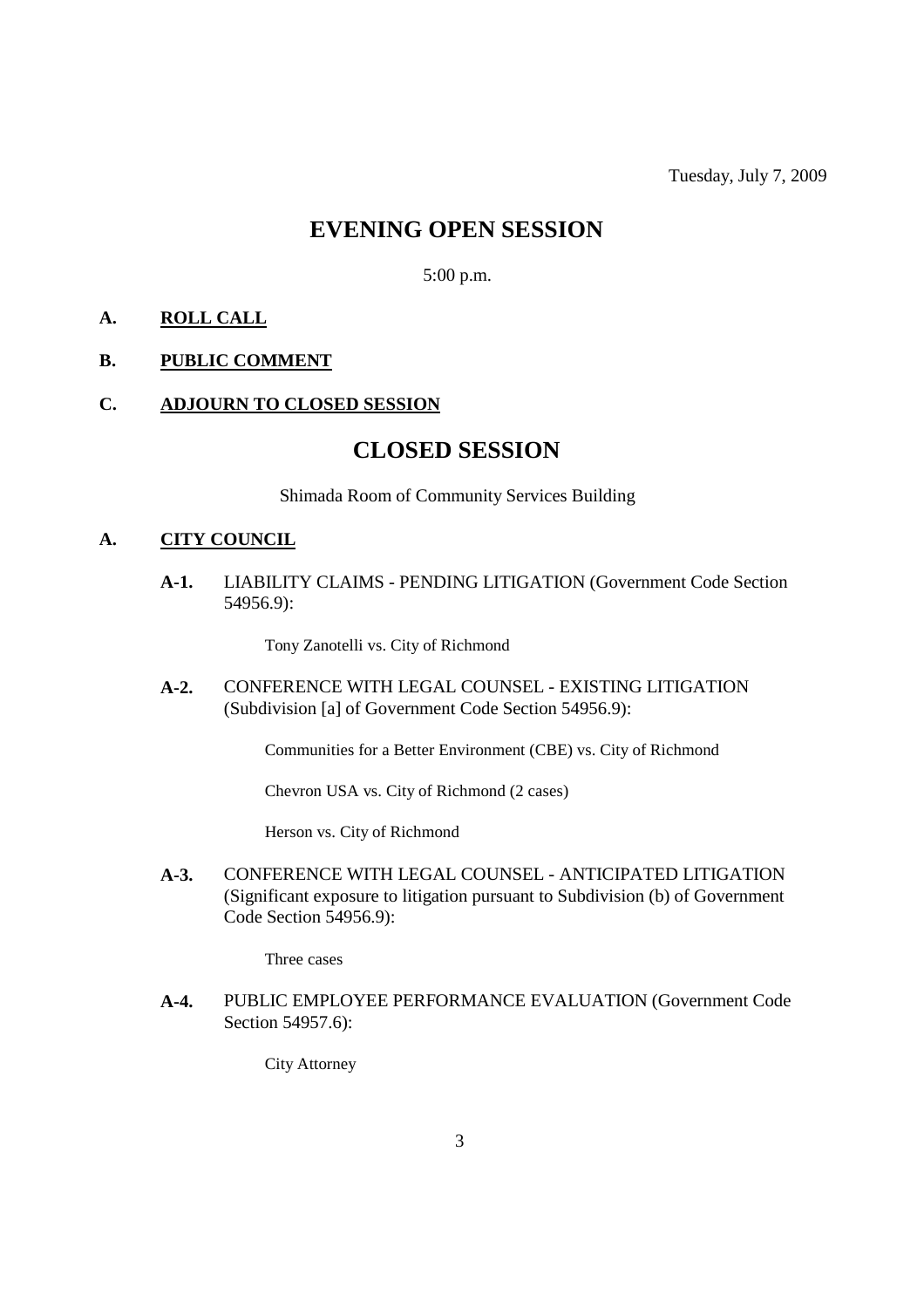Tuesday, July 7, 2009

#### **A-5.** PUBLIC EMPLOYEE APPOINTMENT (Government Code Section 54954.5):

#### City Attorney

**\*\*\*\*\*\*\*\*\*\*\*\*\*\*\*\*\*\*\*\*\*\*\*\*\*\*\*\*\*\*\*\*\*\*\*\*\*\*\*\*\*\*\*\*\*\*\*\*\*\*\*\*\*\*\*\*\*\***

# **JOINT MEETING OF HOUSING AUTHORITY/RICHMOND COMMUNITY REDEVELOPMENT AGENCY/CITY COUNCIL**

6:50 p.m.

- **A. PLEDGE TO THE FLAG**
- **B. ROLL CALL**
- **C. STATEMENT OF CONFLICT OF INTEREST**
- **D. AGENDA REVIEW**
- **E. OPEN FORUM FOR PUBLIC COMMENT**

# **F. CONSENT CALENDAR**

**F-1.** ADOPT a resolution authorizing the Executive Director to execute a purchase agreement with Em Johnson Interest for the acquisition of real property at 2952 Chavez Lane, Richmond, CA for a price not to exceed \$364,457.37 (this item is scheduled for review by the Housing Advisory Commission at their Special Meeting on July 6, 2009) - Housing Authority (Tim Jones 621-1310).

# **G. ADJOURNMENT**

**\*\*\*\*\*\*\*\*\*\*\*\*\*\*\*\*\*\*\*\*\*\*\*\*\*\*\*\*\*\*\*\*\*\*\*\*\*\*\*\*\*\*\*\*\*\*\*\*\*\*\*\*\*\*\*\*\*\***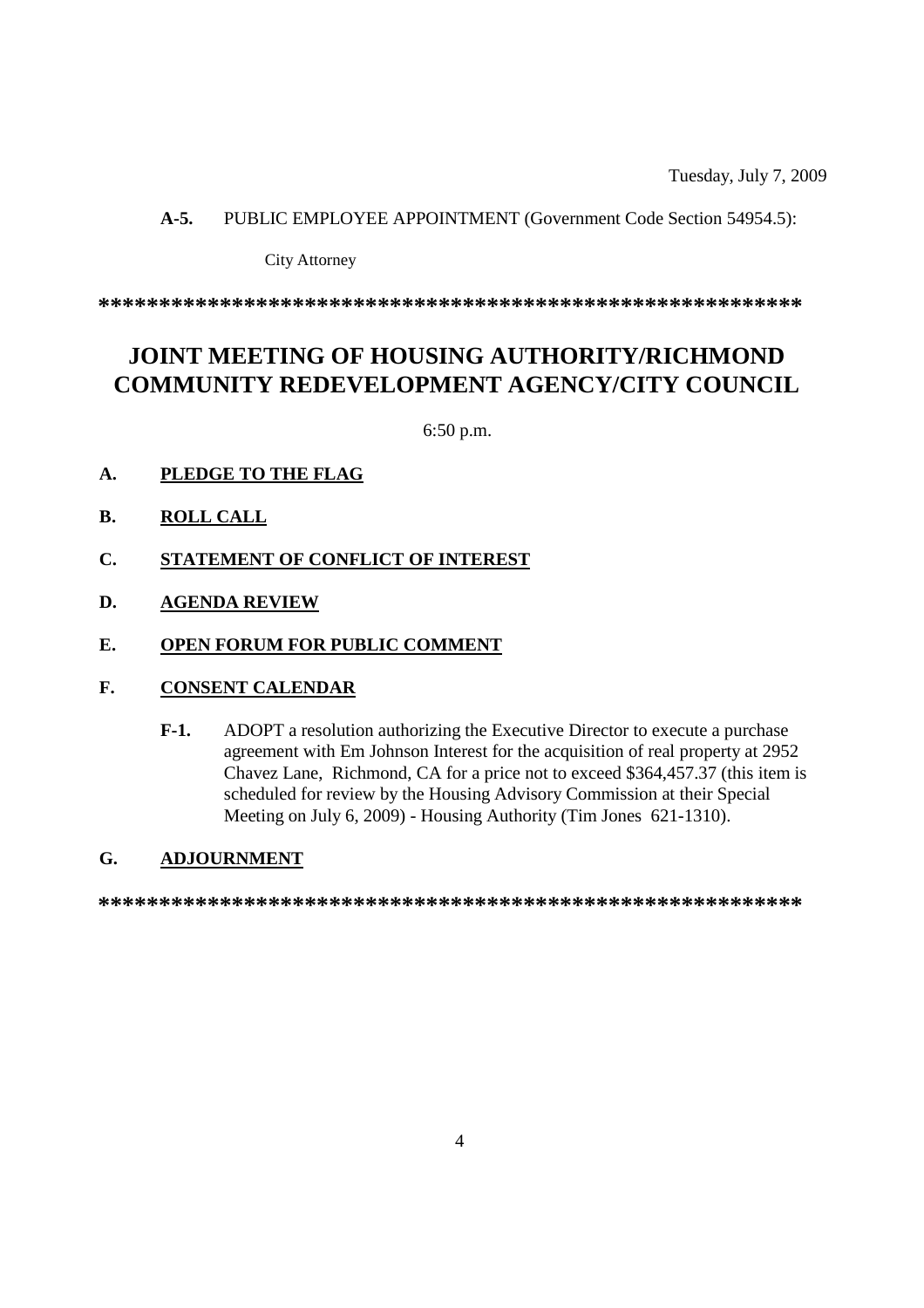# **SPECIAL JOINT MEETING OF THE RICHMOND COMMUNITY REDEVELOPMENT AGENCY/CITY COUNCIL**

6:55 p.m.

- **A. ROLL CALL**
- **B. STATEMENT OF CONFLICT OF INTEREST**
- **C. AGENDA REVIEW**
- **D. OPEN FORUM FOR PUBLIC COMMENT**

# **E. CONSENT CALENDAR**

**E-1.** ADOPT the following: (1) a City Council resolution approving the submission of an application to the U.S. Department of Housing and Urban Development (HUD) for the Contra Costa County Consortium Neighborhood Stabilization Program 2 (NSP2) and authorizing the implementation of NSP2; and (2) a Richmond Community Redevelopment Agency Resolution approving the submission of an application to the U.S. Department of Housing and Urban Development (HUD) for the Contra Costa County Consortium Neighborhood Stabilization Program 2 (NSP2) and authorizing the implementation of NSP2 - Richmond Community Redevelopment Agency (Steve Duran/Patrick Lynch 307-8140).

# **F. ADJOURNMENT**

**\*\*\*\*\*\*\*\*\*\*\*\*\*\*\*\*\*\*\*\*\*\*\*\*\*\*\*\*\*\*\*\*\*\*\*\*\*\*\*\*\*\*\*\*\*\*\*\*\*\*\*\*\*\*\*\*\*\***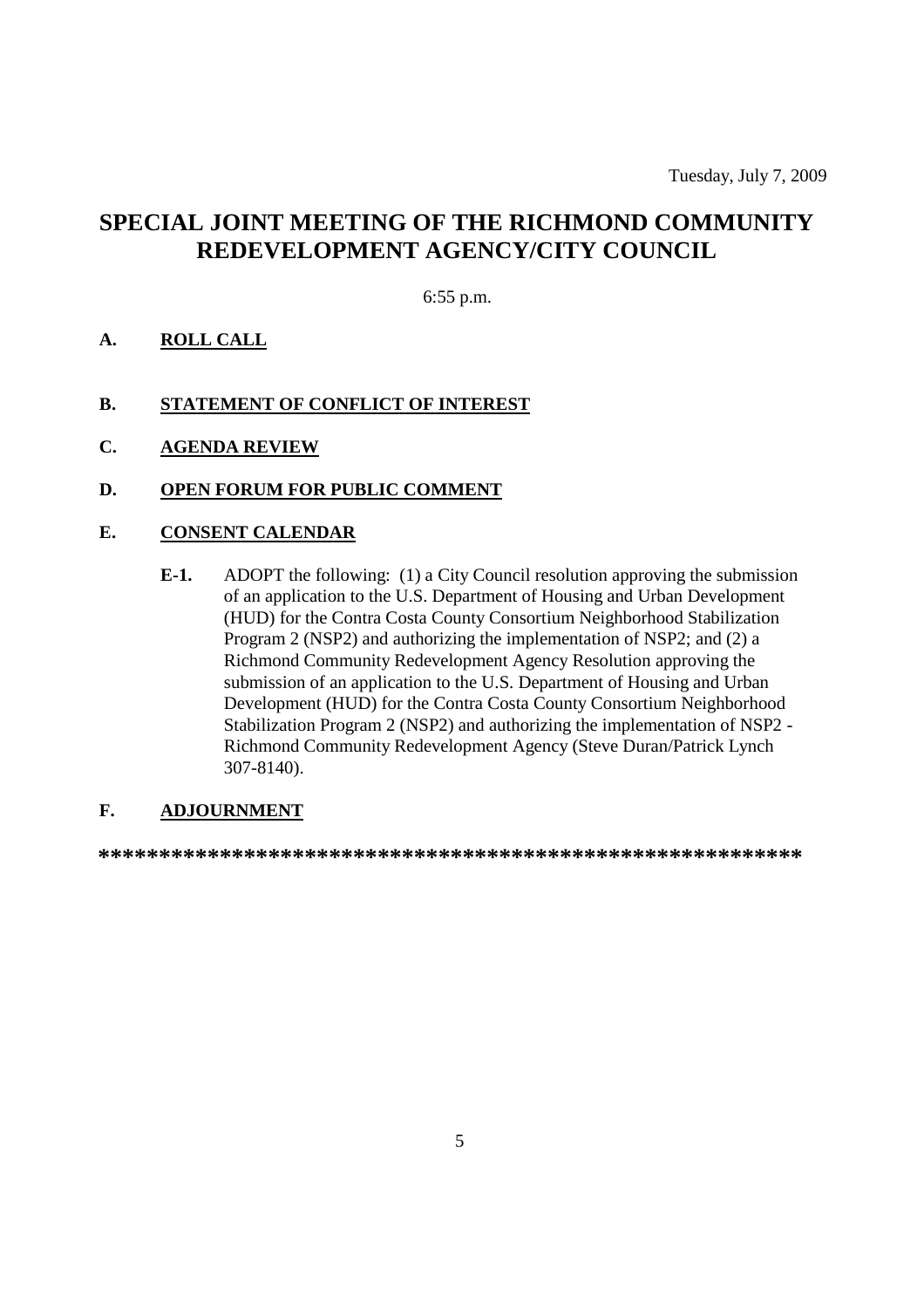# **CITY COUNCIL**

7:00 p.m.

### **A. ROLL CALL**

#### **B. STATEMENT OF CONFLICT OF INTEREST**

#### **C. AGENDA REVIEW**

# **D. REPORT FROM THE CITY ATTORNEY OF FINAL DECISIONS MADE AND NON-CONFIDENTIAL DISCUSSIONS HELD DURING CLOSED SESSION**

### **E. CONSENT CALENDAR**

- **E-1.** INTRODUCE an ordinance (first reading) establishing the wages, salary, and compensation for the new classification of Business License Field Investigator (Salary Range No. 34: \$3,923 - \$4,559/month) - Human Resources Management (Leslie Knight 620-6600).
- **E-2.** ADOPT a resolution amending the City of Richmond Classification Plan to add the new classification of Business License Field Investigator - Human Resources Management (Leslie Knight 620-6600).
- **E-3.** APPROVE a temporary lease with East Bay Center for the Performing Arts for the City owned building located at 2705 Macdonald Avenue. The lease period is for one year commencing on July 1, 2009, and terminating on June 30, 2010, with two six-month option periods at the discretion of the Landlord - Richmond Community Redevelopment Agency (Steve Duran/Alan Wolken 307-8140).
- **E-4.** AUTHORIZE the City Manager to enter into the First Amendment to Lease with Kaiser Foundation Health Plan, Inc. for the City-owned parking garage located at the southwest corner of Nevin Avenue and 12th Street. The amendment is for a one-year period, with two six-month options to extend at the City's discretion, and will generate \$252,580 in revenue to the City for the one year period - Richmond Community Redevelopment Agency (Steve Duran/Alan Wolken 307-8140).
- **E-5.** ADOPT a resolution authorizing placement of liens and special assessments for unpaid garbage collection service fees on County property tax records - Finance Department (James Goins 620-6740).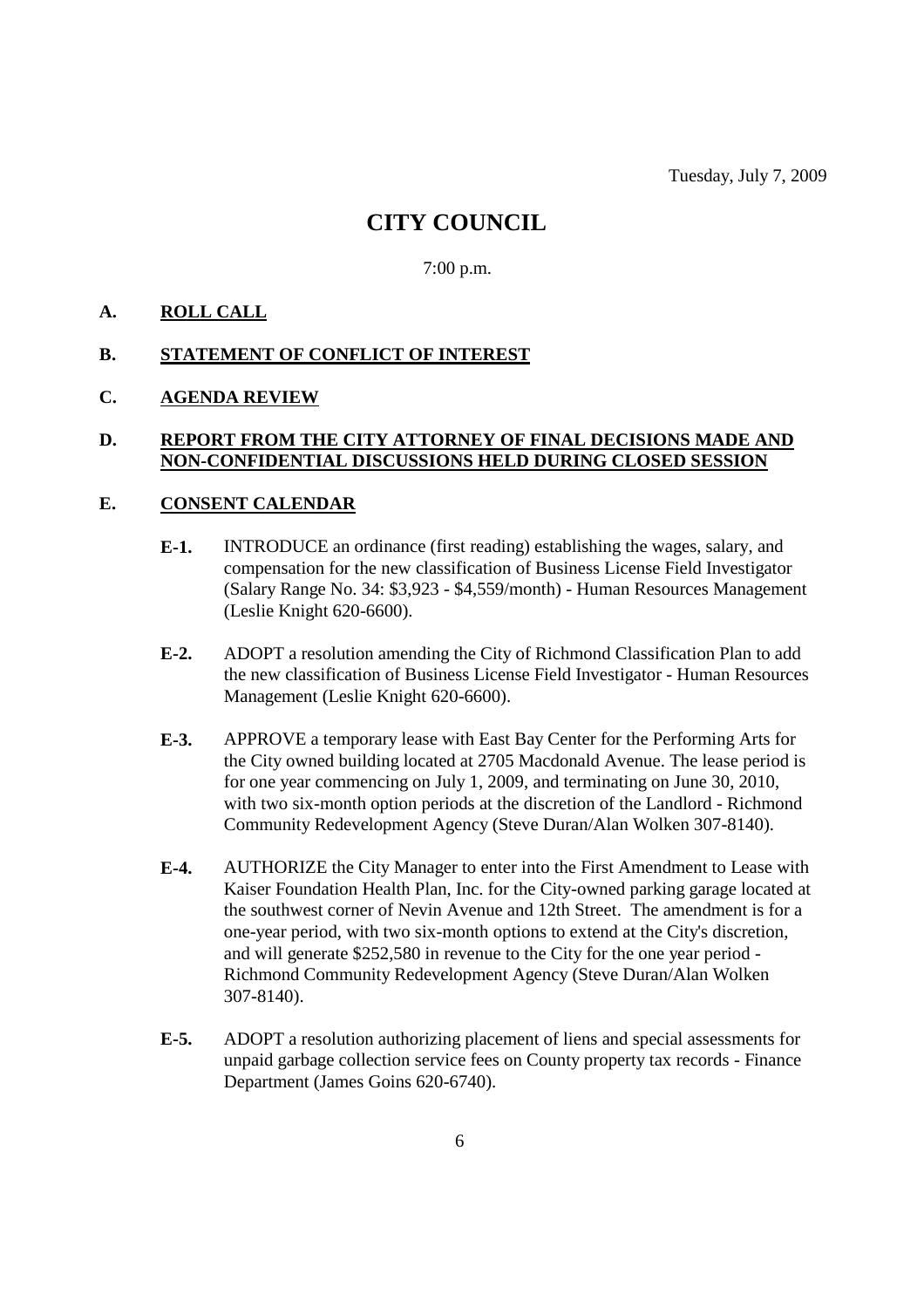- **E-6.** ADOPT an ordinance (second reading) establishing the wages, salary, and compensation for the classification of Payroll Supervisor (Salary Range No. 057: \$6,218 - \$7,560/month) - Human Resources Management (Leslie Knight 620-6600).
- **E-7.** ADOPT a resolution amending the City of Richmond's Position Classification Plan to add the new classification of Finance Manager I/II - Human Resources Management (Leslie Knight 620-6600).
- **E-8.** INTRODUCE an ordinance (first reading) establishing wages, salary, and compensation for the new classification of Finance Manager I/II (Salary Range 55D: \$5,763 - \$6,966/month and 60D: \$6,488 -\$7,846/month) - Human Resources Management (Leslie Knight 620-6600).
- **E-9.** APPROVE a contract amendment with Sally Swanson Architects to complete the City-wide accessibility study and produce a transition plan for increasing accessibility where necessary, increasing the contract amount by \$50,000, for a total contract amount of \$207,500, and extending the term expiration to June 30, 2010 - City Attorney's Office (Randy Riddle 620-6509).
- **E-10.** APPROVE the purchase of four additional vans for the Recreation Department from Serramonte Ford, in an amount not to exceed \$88,000 (this item was reviewed and recommended for approval by the Finance Committee at its June 12, 2009, meeting, conditioned on additional review by the City Manager regarding possible purchase of electric vehicles) - Public Works (Yader A. Bermudez 231-3009).
- **E-11.** APPROVE a contract with Meyers Nave Riback Silver & Wilson effective April 1, 2009, to review and revise the Policy Manual for the City of Richmond Police Department in an amount not to exceed \$40,000 - Human Resources Management (Leslie Knight 620-6600).
- **E-12.** APPROVE a contract with George Hills Company, for a term of six months in an amount not to exceed \$15,000, to provide liability claims adjusting services on an interim basis while the Request for Proposal process to select a permanent adjusting firm is completed - Human Resources Management (Leslie Knight 620- 6600).
- **E-13.** APPROVE a contract with BKF Engineers to design a perimeter lighting system for Shields Reid Park in an amount not to exceed \$33,700 - Public Works (Yader A. Bermudez 231-3009).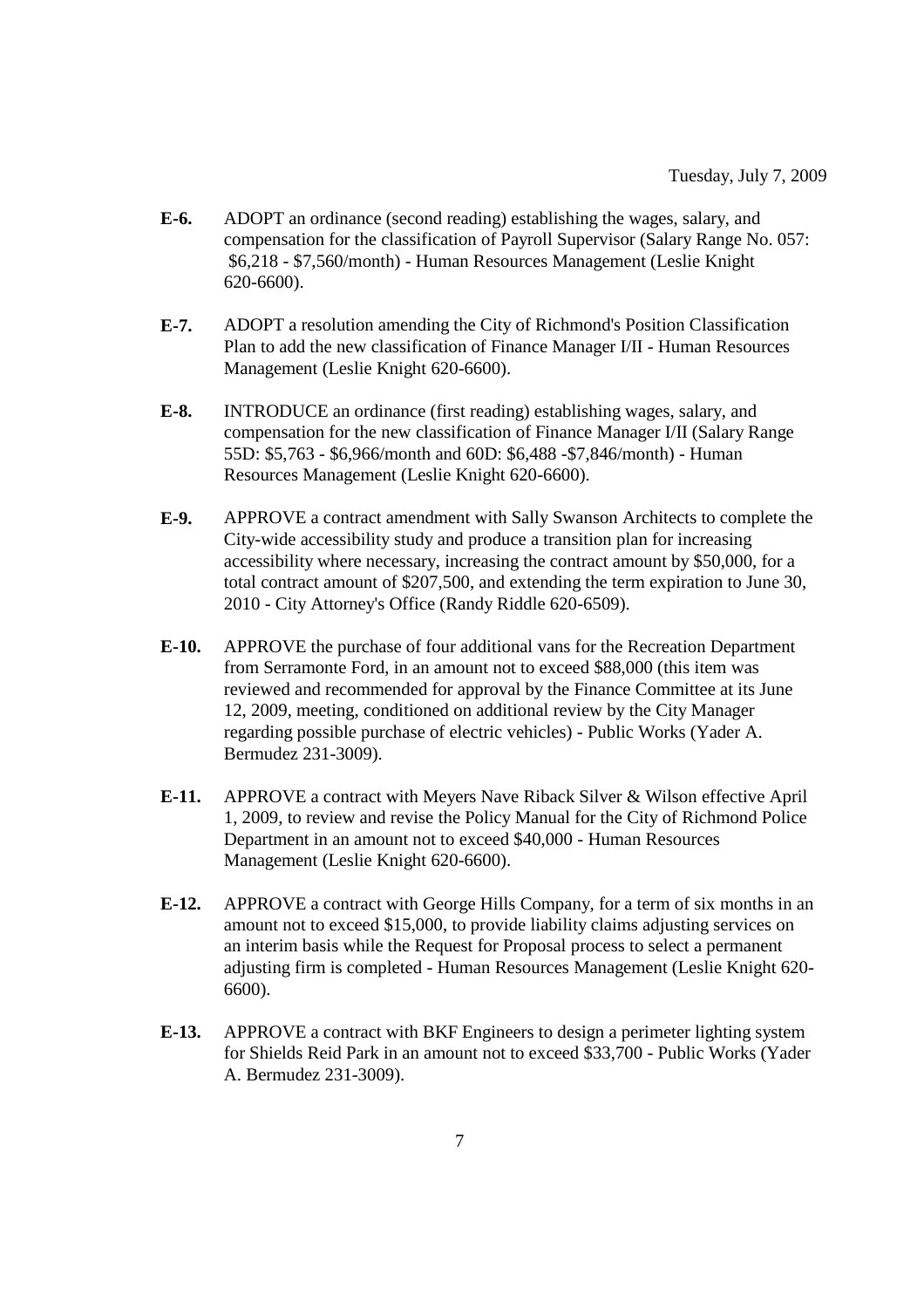- **E-14.** APPROVE a contract with TCS Risk Management Services from January 1, 2009, through December 31, 2011, to collect and analyze Workers' Compensation cost data, provide reports to the City on program cost drivers, and make recommendations on corrective steps to reduce program costs and exposures in an amount not to exceed \$20,000 - Human Resources Management (Leslie Knight 620-6600).
- **E-15.** ADOPT a resolution approving an insurance program placement for Port Operations of the City of Richmond effective July 1, 2009, in an amount not to exceed \$28,000 for FY 2009-2010, and as adjusted thereafter in accordance with the quoted renewal premium - Human Resources Management (Leslie Knight 620-6600).
- **E-16.** APPROVE the purchase of one truck for the Parks and Landscape Division that will replace an existing aged and worn vehicle, in an amount not to exceed \$43,000 (this item was reviewed and recommended for approval by the Finance Committee at its June 12, 2009, meeting) - Public Works (Yader A. Bermudez 231-3009).
- **E-17.** APPROVE a contract with Bragg & Associates to provide ergonomic work station evaluations on an as needed basis in an amount not to exceed \$10,000 - Human Resources Management (Leslie Knight 620-6600).
- **E-18.** ADOPT the Fiscal Years 2008-2010 Cash Reserve Policy, Investment Policy, Debt Policy and Swap Policy (this item was reviewed and recommended for approval by the Finance Committee at its June 12, 2009, meeting) - Finance Department (James Goins 620-6740).
- **E-19.** APPROVE the minutes of the Regular Meeting held on May 19, 2009 City Clerk's Office (Diane Holmes 620-6513).
- **E-20.** APPROVE a contract amendment with Moscone, Emblidge & Quadra, LLP, to provide legal advice to the City prosecutor relating to its prosecution of BNSF for blocking crossings, increasing the contract limit by \$18,000, bringing the total amount of the contract to \$27,000 - City Attorney's Office (Randy Riddle 620-6509).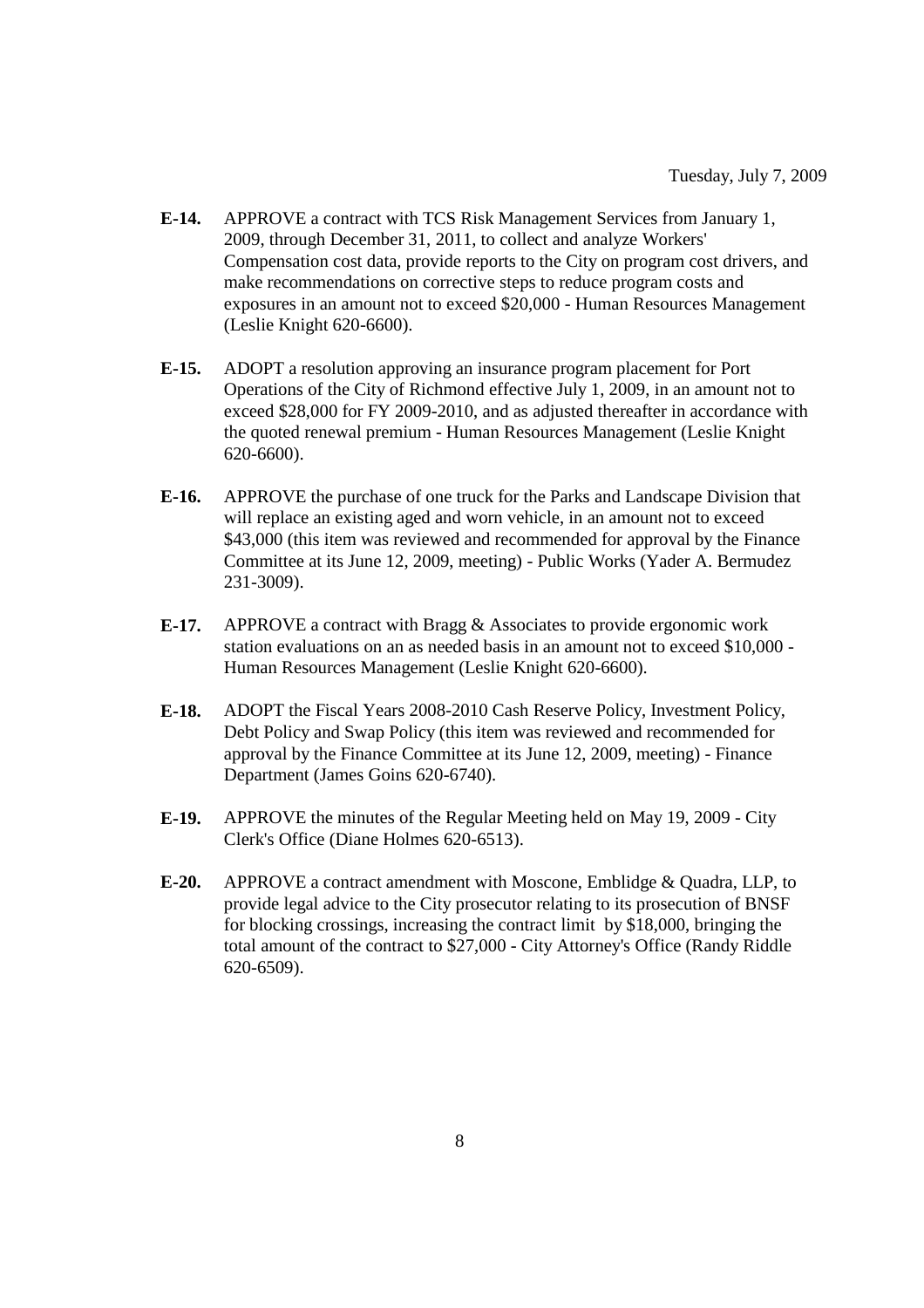- **E-21.** APPROVE the following re-appointments and appointment: Commission on Aging: Betty Allen, Incumbent, term expiring May 19, 2011; Myrtle Braxton-Ellington, Incumbent, term expiring May 19, 2011; Dr. Shirley Gilbert, Incumbent, term expiring May 19, 2011; D'Emanuel Grosse, Sr., Incumbent, term expiring May 19, 2011; Doris Jones, Incumbent, term expiring May 19, 2011; John Melone, Incumbent, term expiring May 19, 2011; Ella Sewell, Incumbent, term expiring May 19, 2011; Community Development Commission: Brandi Britt, filling vacancy for representative-at-large, term expiring July 7, 2012 - Mayor's Office (Mayor McLaughlin 620-6503).
- **E-22.** ACCEPT a report containing a matrix of foreclosure prevention and mitigation activities and their status - Richmond Redevelopment Agency (Steve Duran/ Patrick Lynch 307-8140).

# **F. OPEN FORUM FOR PUBLIC COMMENT**

### **G. RESOLUTIONS**

**G-1.** ADOPT a resolution of the City Council of the City of Richmond directing the City of Richmond Building Division to enforce the 2008 version of the California Code of Regulations Title 24, Part 6 Building Energy Efficiency Standards - Mayor's Office (Mayor McLaughlin 620-6503).

#### **H. ORDINANCES**

- **H-1.** ADOPT an urgency ordinance repealing the City's existing sign ordinance (Chapter 15.06 of the Municipal Code), placing a temporary, 120-day moratorium on new permanent signs and allowing temporary signs, and DIRECT staff to develop new, permanent sign regulations - City Attorney's Office (Randy Riddle 620-6509).
- **H-2.** INTRODUCE an ordinance (first reading) amending Richmond Municipal Code Chapter 15.04 of the Zoning Ordinance to address biodiesel related land uses in the City of Richmond - Planning and Building Services Department (Richard Mitchell 620-6706).
- **H-3.** INTRODUCE an ordinance (first reading) adding Chapter 9.62 to the Richmond Municipal Code instituting a commuter benefit program within the City of Richmond for employers who have ten or more employees working within the City - Councilmember Ritterman and Vice Mayor Lopez (620-6581).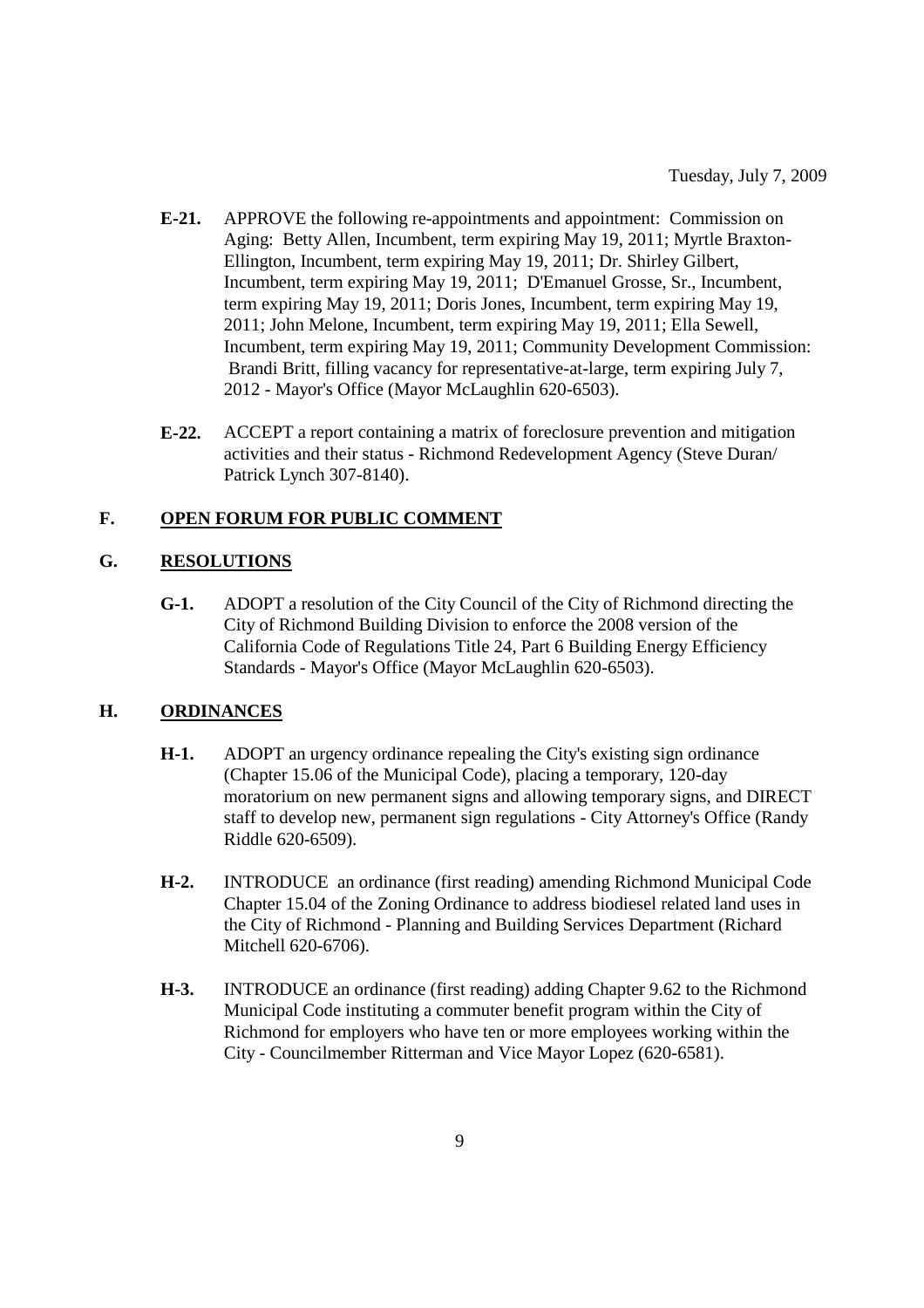**H-4.** INTRODUCE an ordinance (first reading) adding Chapter 9.57 to the Richmond Municipal Code regarding the prohibition of smoking in and around multi-unit residences within the City of Richmond - Councilmembers Butt, Ritterman, and Rogers (620-6581).

# **I. COUNCIL AS A WHOLE**

- **I-1.** (1) RECEIVE a report on the status of pipeline franchises; (2) DIRECT STAFF to finalize for introduction an ordinance to govern the process for awarding and managing pipeline franchises, and to begin negotiating renewal of franchise agreements based on the principles identified in the proposed ordinance; and (3) AUTHORIZE the City Attorney, after interviewing at least three qualified firms, to contract with a firm to assist in franchise renewal negotiations, provided that the contract amount shall not exceed \$25,000 - City Attorney's Office (Randy Riddle 620-6509).
- **I-2.** ADOPT a resolution amending the City Council Rules of Procedure and Order to (1) change the starting and ending times of meetings; (2) alter the order of business; (3) consolidate City Council, Redevelopment Agency Board and other meetings; (4) change how items are removed from the consent calendar; and (5) make related changes to facilitate completing Council and Board business in a timely fashion - Councilmember Bates (620-6581).
- **I-3.** CONSIDER endorsement of the California Fair Elections Act Initiative Councilmember Rogers (620-6581).
- **I-4.** DIRECT the City Manager to provide a detailed written and verbal report regarding the manner in which the Richmond Police Department will handle the City Council's June 16, 2009 adoption of the resolution relating to Police Department traffic safety checkpoints - Councilmember Bates (620-6581).
- **I-5.** DESIGNATE a voting and an alternate voting delegate to represent the City of Richmond at the Annual Business Meeting of the League of California Cities' Annual Conference September 16-18, 2009 - City Clerk's Office (Diane Holmes 620-6513).
- **I-6.** DISCUSS and direct staff to create an ARRA delegation to meet with Congressional representatives, White House and Federal agency officials either or both in Washington, D.C and the Bay Area - Vice Mayor Lopez (620-6581).